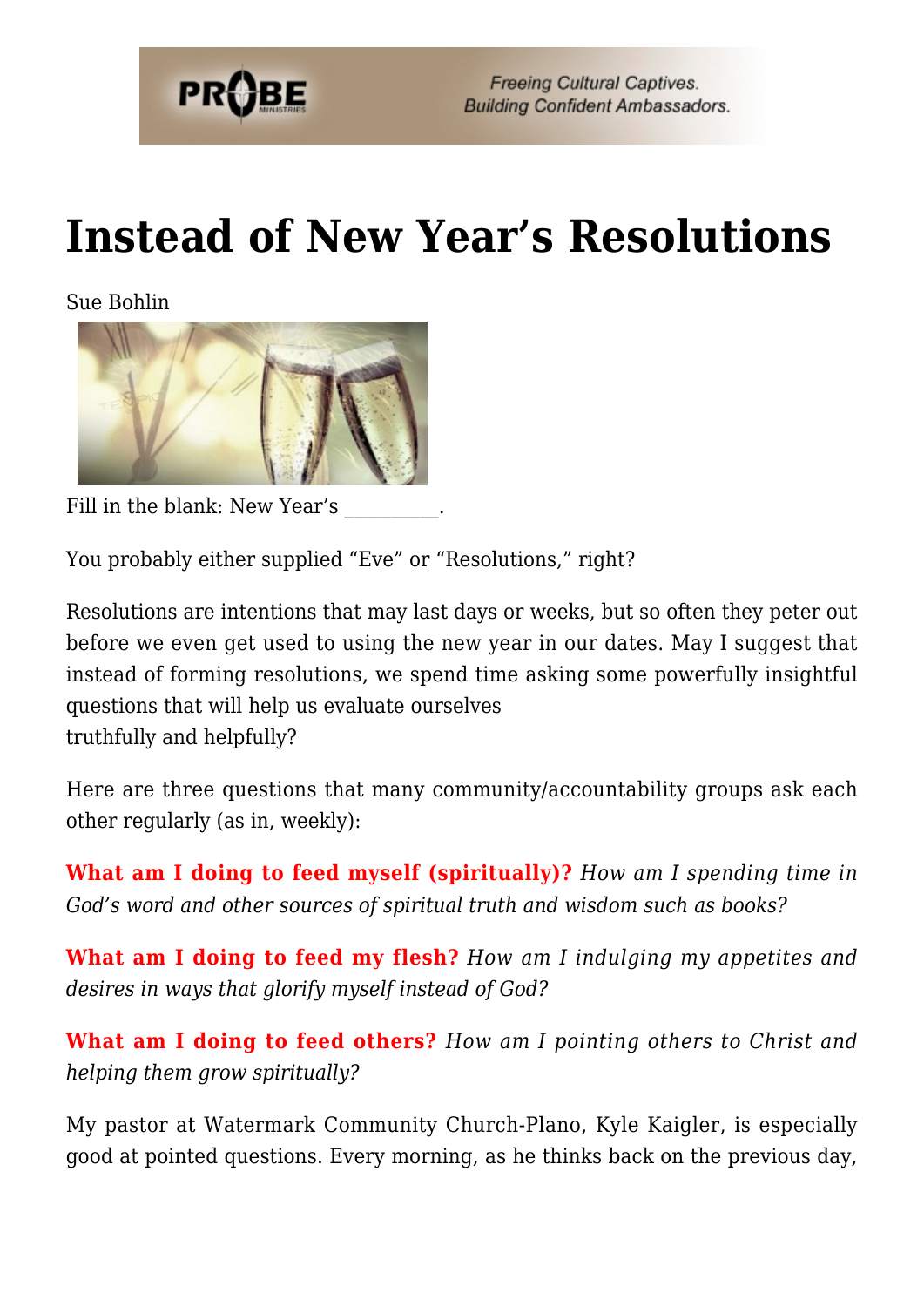

**Freeing Cultural Captives. Building Confident Ambassadors.** 

he examines himself in four areas:

**Where was I hooked?** (caught in a bad habit that controls me)

**Where was I cold?** (being so self-focused that I failed to be loving and kind to those around me)

**Where was I scared?** (allowing my fear of man to keep me from saying and doing the things I should be)

**Where was I proud?** (taking credit for what God did)

(Pastor Tim Keller asks these same questions: [https://www.thegospelcoalition.org/blogs/erik-raymond/help-with-prayer-simple-cl](https://www.thegospelcoalition.org/blogs/erik-raymond/help-with-prayer-simple-clear-gospel-devotion-from-tim-keller/) [ear-gospel-devotion-from-tim-keller/](https://www.thegospelcoalition.org/blogs/erik-raymond/help-with-prayer-simple-clear-gospel-devotion-from-tim-keller/))

Kyle also offers these questions:

John Piper says that "God is most glorified in us when we are most satisfied in Him." So, looking back over the last 12 months:

**What are the most God-glorifying occasions over this past year that came from finding satisfaction in Him?** *When was I moved to erupt in gratitude and praise for what God did in my life? Were there sweet moments of deep connection with others, or a "lightbulb moment" when He revealed truth to me in a way that zapped lies and wrong beliefs? Were there moments of realizing I was just* immersed *in His goodness?* 

**What was a distraction to the glory of God?** *In what areas of my life is my stubborn affinity for my flesh, getting my way, insisting on staying in my comfort zone, serving like mud that covers up "Christ in me, the hope of glory"? Where did my entrenched habits (such as continually checking my phone) function like a stop sign, keeping God at a distance? How have I tuned Him out so that I miss the ways He wants to nudge me, direct me, lead me through the day?*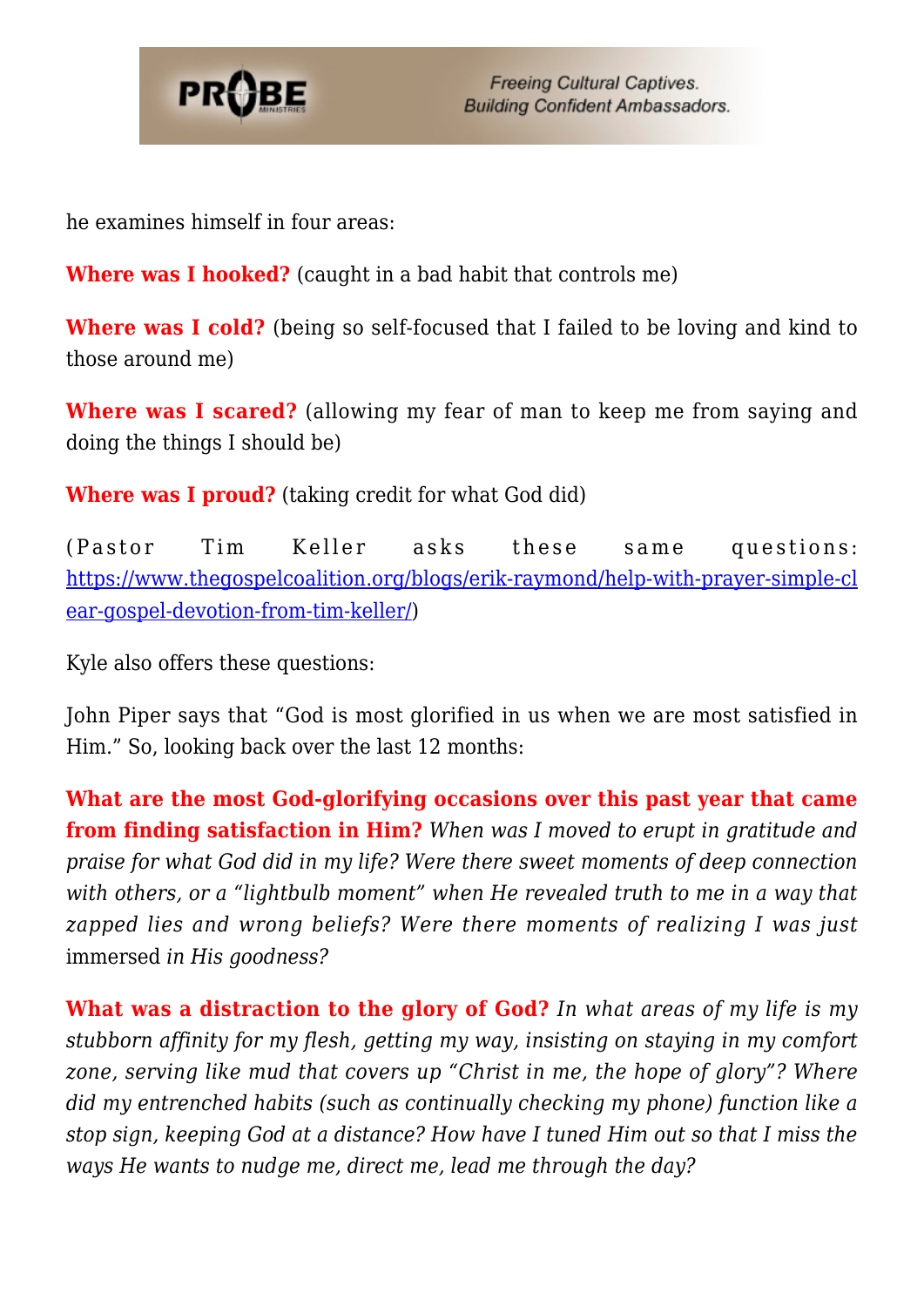

Here are some helpful spiritual assessment questions:

**What has God been teaching me in His word?** We should be recording the things the Holy Spirit is showing us in our time in His word so we can remind ourselves of His lessons and insights. Otherwise we are the guy from James 1 who looks in a mirror and then turns away, thoughtlessly unaware of what he looks like.

## **How's my time with the Lord?**

a. Consistent and meaningful (It's ok to choose this option)

b. Consistent but not so meaningful (I am faithful to go before the Lord but I leave the time unfulfilled)

c. Inconsistent but meaningful (I don't do it very often but when I do, He is faithful to meet me there)

d. Inconsistent and not meaningful (it's just not happening)

(If a or c) **How is God transforming my life?** What is God revealing about Himself and His desire for my life? How is my heart being changed to more faithfully follow where He is leading? What have I surrendered (or still working on surrendering) to Jesus' control? How is my life changing so He is increasing, and I am decreasing?

(If b or d) **What are the barriers to consistent and meaningful time with God?** (Busyness, worldliness, selfishness, sin—lust of the flesh, lust of the eyes, sinful pride of life)

**Am I sharing my story of how Jesus Christ changed my life?**

## **Am I being a good steward of the body God gave me?**

## **Am I being a good steward of the resources He has given me?**

And finally, again thanks to Kyle, here are some interesting survey questions for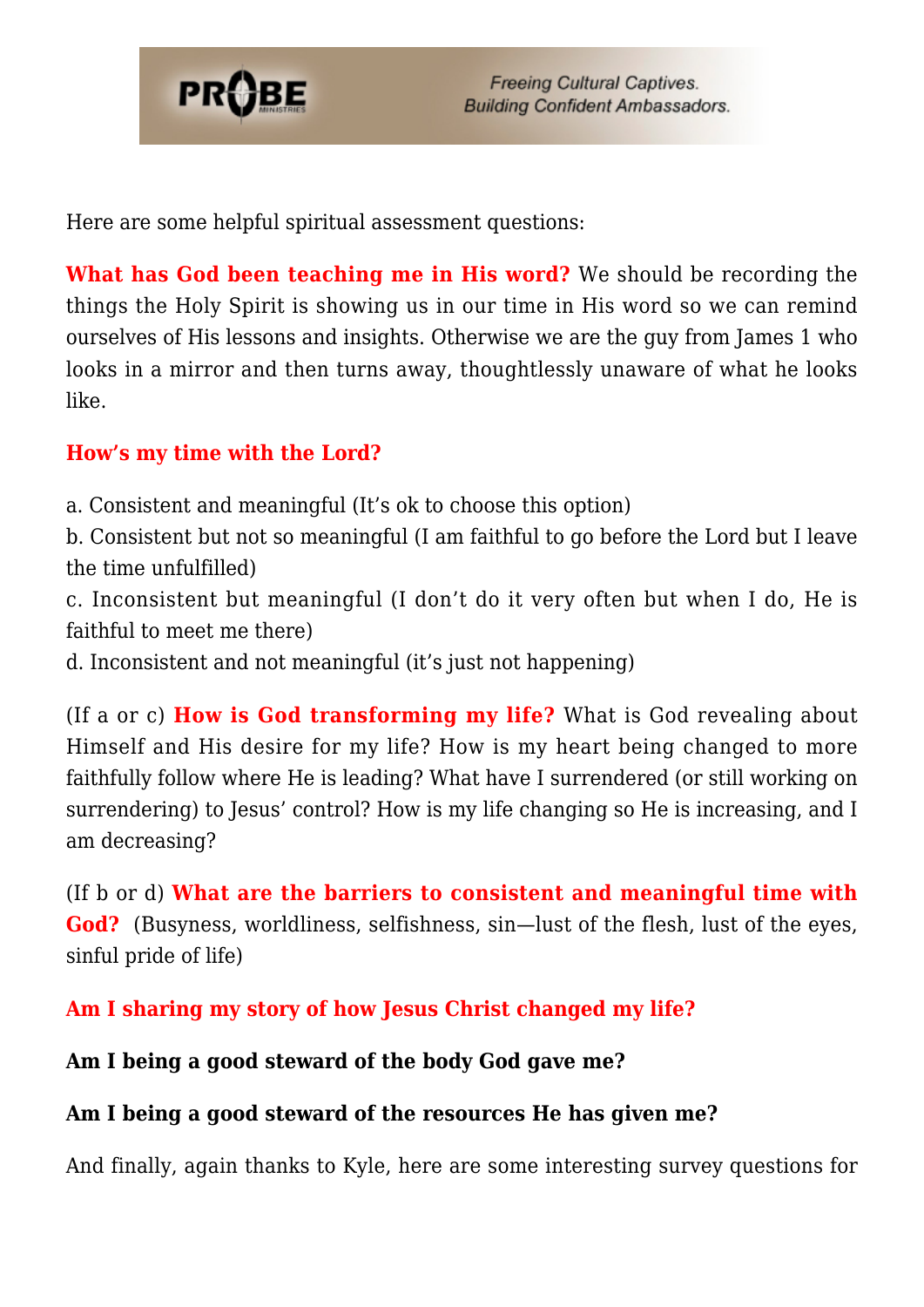

family members:

## **Spouse survey**

- 1. What were the best memories that we made together this year as a *couple*?
- 2. What were the best memories that we made together this year as a *family*?
- 3. What would you consider the key challenges we faced as a family this past year? What about in our marriage?
- 4. If someone were to ask you, "Describe your current marriage relationship." What would you say and why?
- 5. If you could change anything about last year, what would it be and why?
- 6. Based on the experiences that we have had as a couple and as a family, what have you learned about God and His work in our lives?
- 7. What are 3 trips or activities that you would enjoy doing together this next year?
- 8. What do I do that really ministers to you and you would love it if I did it more?
- 9. What are your top fears/concerns for each of our children?

## **Kid Survey**

- 1. What have been some of the best times you have had with me this past year?
- 2. If you had to give me some advice on being a better parent, what would it be and why?
- 3. What are some things that you would like to talk with me about and why?
- 4. What are some of your fears that you would like me to pray for you about?
- 5. What is something that you would like to do with me?
- 6. How can I help you grow as a Christian?